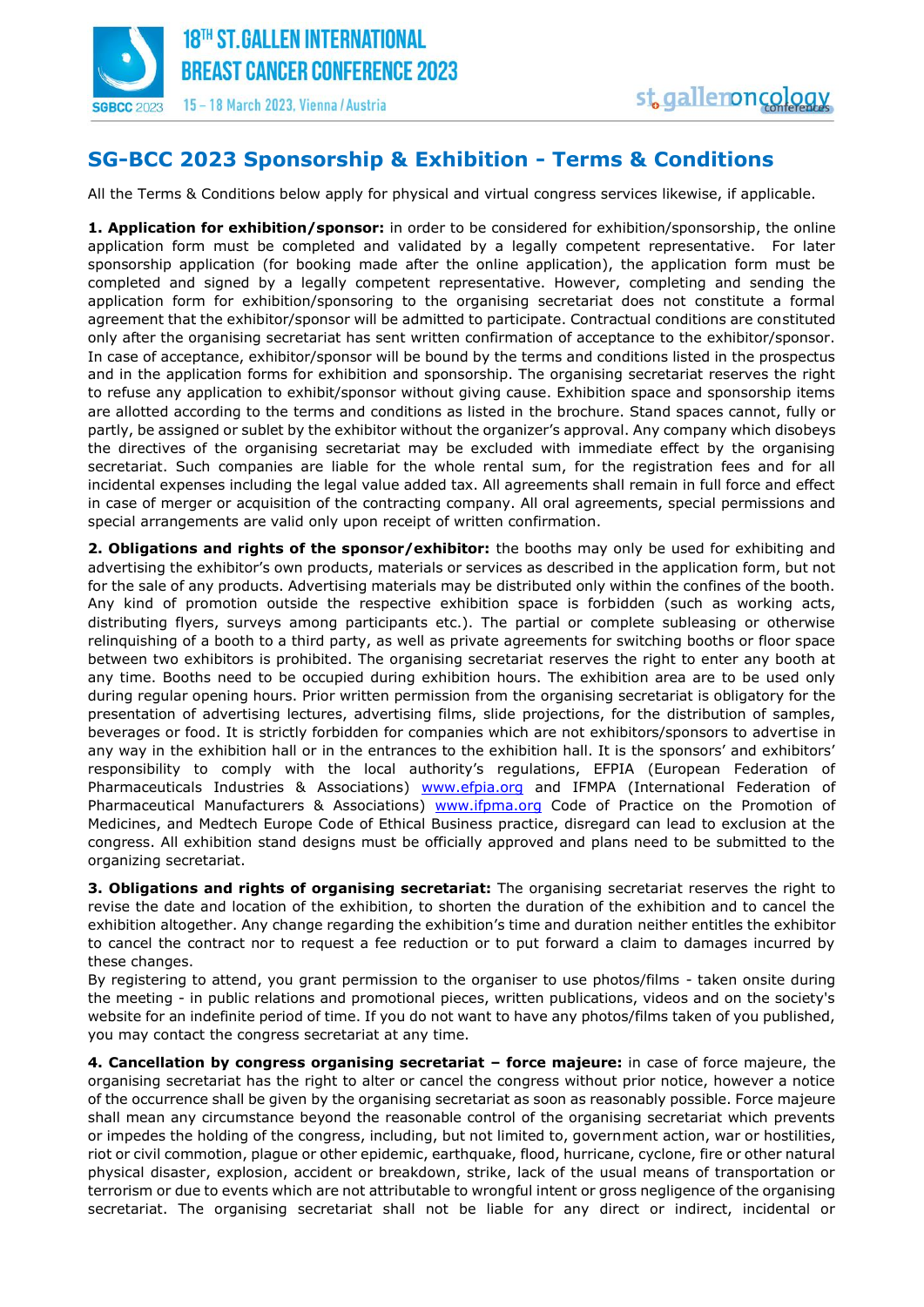

15-18 March 2023, Vienna / Austria

consequential damages, losses, expenditures or any other inconveniences or costs caused by such modification or cancellation of the congress. The organising secretariat shall, in its sole discretion, determine the amount of the exhibition fees or sponsorship fees to be refunded, if any.

**5. Liability insurance:** the organiser provides general guard service and third-party insurance at the congress site. Equipment and all related display materials installed by exhibitors are not insured by the organiser, and they will under no circumstances be liable for any loss, damage or destruction caused to equipment, goods or property belonging to exhibitors/sponsors. The exhibitor agrees to be responsible for his property and person and for the property and persons of his employees and agents and for any third party who may visit his space through full and comprehensive insurance and shall hold harmless the organiser for any and all damage claims arising from theft and those perils usually covered by a fire and extended-coverage policy.

**6. Set-up of booths:** to ensure a smooth course of events, exhibitors must obey all directives and instructions of the organising secretariat regarding the use of booths, their decoration, the use of selfdesigned and self-constructed booths, and the fitting and furnishings of the booths. Before setting-up their booths/displays/installations, exhibitors must first contact the organising secretariat and reconfirm placement of the booth as well as inform themselves of any special regulations relating to their booth. For any variation from this norm, specific permission must be obtained in advance from the organising secretariat.

Written permission also needs to be obtained for any changes in the size or structure of the floor space, or for any changes to the rented objects. Booths must be set-up and completed during the timeframe designated. An exhibitor or advertising company contracted by the exhibitor who wishes to set-up a booth or exhibit of their own design and construction must first submit sketches and plans with a statement of colour schemes of such a booth or , if any, exhibit to the organising secretariat. The organising secretariat reserves the right to demand changes in such booths or exhibits should safety regulations, technical requirements, or the responsibility of preserving or obtaining the best possible overall image for the exhibition, as judged by the organising secretariat, so require. The side and back walls of all stands should be finished on the outside as well as the inside from top to bottom. Exhibitors must avoid obstructing the view of or access to neighbouring booths. Special care must be taken to avoid the use of lights or spotlights that may annoy visitors or neighbouring booths. Should an exhibitor not follow the directives of the organising secretariat or not carry out such directives punctually, the organising secretariat reserves the right to take the necessary steps at the cost of the exhibitor. The organising secretariat reserves the right to close or obstruct unused entrances or exits to the exhibition rooms and the right to direct the exhibitor to another space in the exhibition hall if necessary, even if this directive conflicts with previous written agreements. The organising secretariat also reserves the right to rent floor space of a booth not finished on time to another applicant. In such a case, the exhibitor is responsible for all costs arising from cancellation.

**7. Maintenance of booths and exhibition area:** exhibitors are responsible for the proper care of the floors, walls, staircases and storage rooms as well as the hired booths and furnishings. Hired booths and furnishings must be returned in an orderly condition and in an orderly way. To avoid scratches and furrows on floors as the result of sliding heavy packing cases, exhibitors are required to use protective coverings. Exhibitors and their shipping agents, on specific orders from the exhibitor, must take special care when transporting heavy packing cases and heavy loads. Exhibitors who wish to display extra heavy exhibits demanding special supports or foundations must request prior permission specifically in this matter from the organising secretariat. It is not permitted to drive nails or hooks into the walls of the exhibition hall, to install electric wiring or to cut or drill holes in the walls of the rented booths. Empty containers and packing materials must be disposed of at the exhibitor's cost before the start of the exhibition; cleaning the booth is the exhibitor's responsibility. No part of an exhibition booth may be suspended from the ceiling. No part of an exhibit or of the booth's structure may protrude beyond the allotted area on any side. No signboards may protrude beyond the booth's walls. Decorating materials and wallpaper used by the exhibitor must be fire-proof. Prior to use, written proof of this fact must be presented to the organising secretariat. Police regulations, fire regulations and other official regulations must be observed at all times, also during the construction and dismantling of the exhibits.

**8. Dismantling of booths:** the exhibitor must dismantle the booth within the allotted time and return hired furnishings on time. Upon leaving, the exhibitor must clear the booth area and clean the floor. Stored materials, empty containers and packing materials must be disposed of. Items for which the exhibitor has made no arrangements regarding removal and storage at his/her cost and which are left behind become